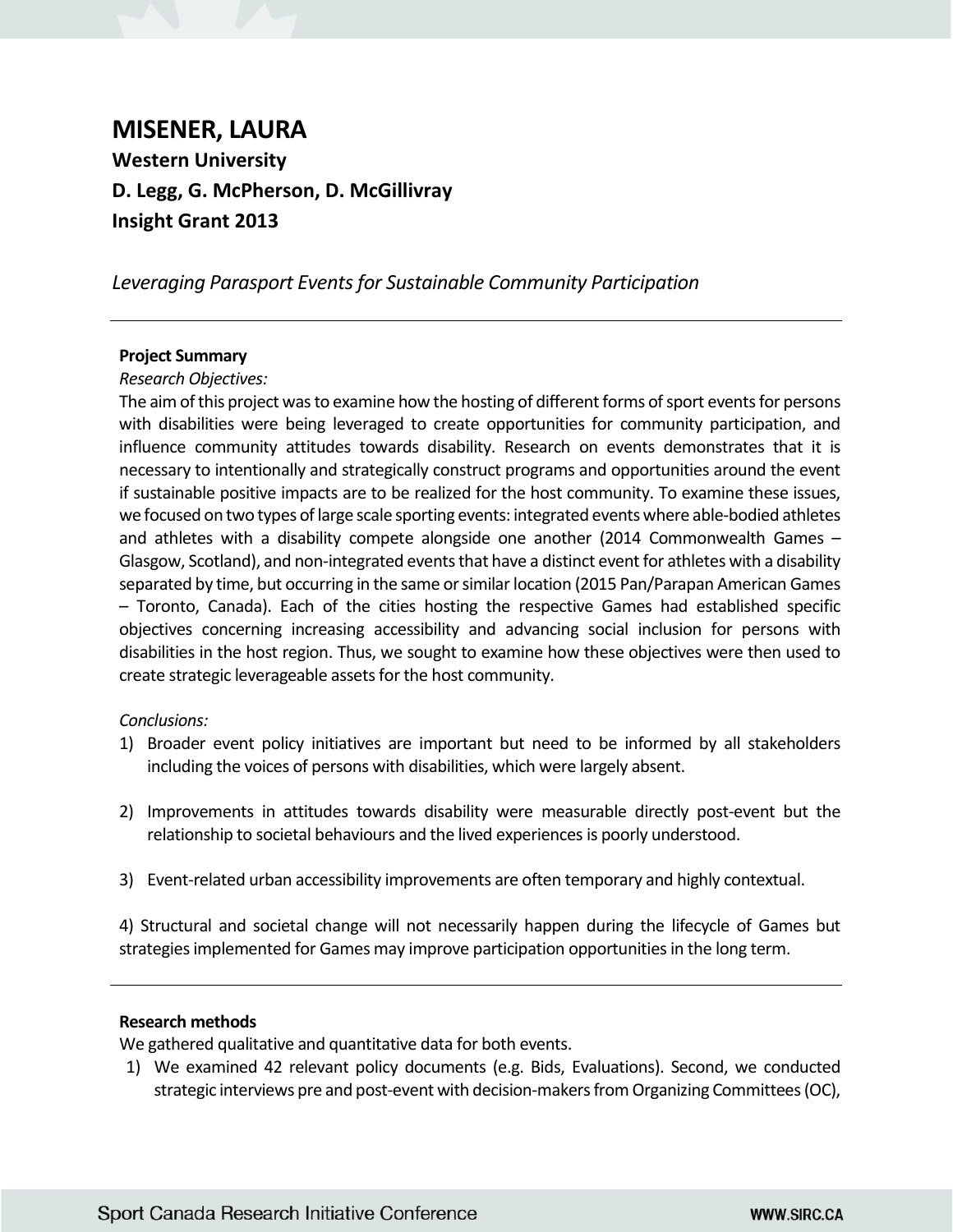local and provincial governments, advisory groups, and event. This included 19 interviews for Glasgow 2014 Commonwealth Games (CG2014) and 23 for Toronto 2015 Pan/Parapan American Games (TO2015) between January 2014 and October 2015. The interviews focused on the opportunity that the event afforded for increasing participation of persons with disabilities.

- 2) Onsite observations were undertaken during both G2014 and TO2015 events focusing on accessibility, representation of disability and parasport, audience knowledge, and overall event related leveraging impressions.
- 3) Survey data was collected using a global attitudes measure, the *Scale of Attitudes Towards Disabled Persons (SADP*; Antonek, 1981) from volunteers pre and post-event and spectators onsite at both events. A total of 2860 volunteers completed the pre-event survey and 1,824 volunteers post-event for CG2014. For TO2015*,* 2,896 volunteers completed the pre-event survey and 1,331 volunteers post-event. On-site spectator surveys were completed via tablets with 784 undertaken at CG2014 and 1,062 at TO2015. Data analysis focused on how involvement and/or exposure to an integrated and non-integrated parasport event influences attitudes towards persons with disabilities; and the relationship between awareness of the event and attitudes.

## **Research results**

The results demonstrate a highly strategic and integrated policy approach to *leveraging* TO2015 for broader diversity outcomes aligned with a social understanding of disability, while CG2014 implemented *legacy* planning with a lack of strategic intent limiting potential long term social outcomes.

The emphasis on diversity enabled the TO2015 to advance an ideology of inclusion that covered all aspects of accessibility and opportunity, which became progressively embedded in the structure and functioning of the organization. The OC attempted to use the Games as a catalyst on issues of diversity, inclusion, and accessibility by engaging community leaders through targeted forums/advisory groups, some of which have been sustained post-Games. However, the integrated approach to organizing also meant the distinction for parasport and disability specific initiatives remained under-resourced, due to performance priorities of the Games. The CG2014 bid and pre-Games policy initiatives suggested that accessibility and opportunity for diversity in legacy plans were critical. However, none of the initiatives were resourced by the OC, and externally focused programs were on elite sport performance goals rather than broader participation.

During both Games, there were numerous missed opportunities for social change such as representation of disability in the media and commentating, and basic external accessibility opportunities (e.g. transportation). In the aftermath of the Games, even with some new pristinely accessible sport facilities, few leveraging strategies are evident focusing directly on enabling participation from persons with disabilities. The importance of negotiating everyday barriers such as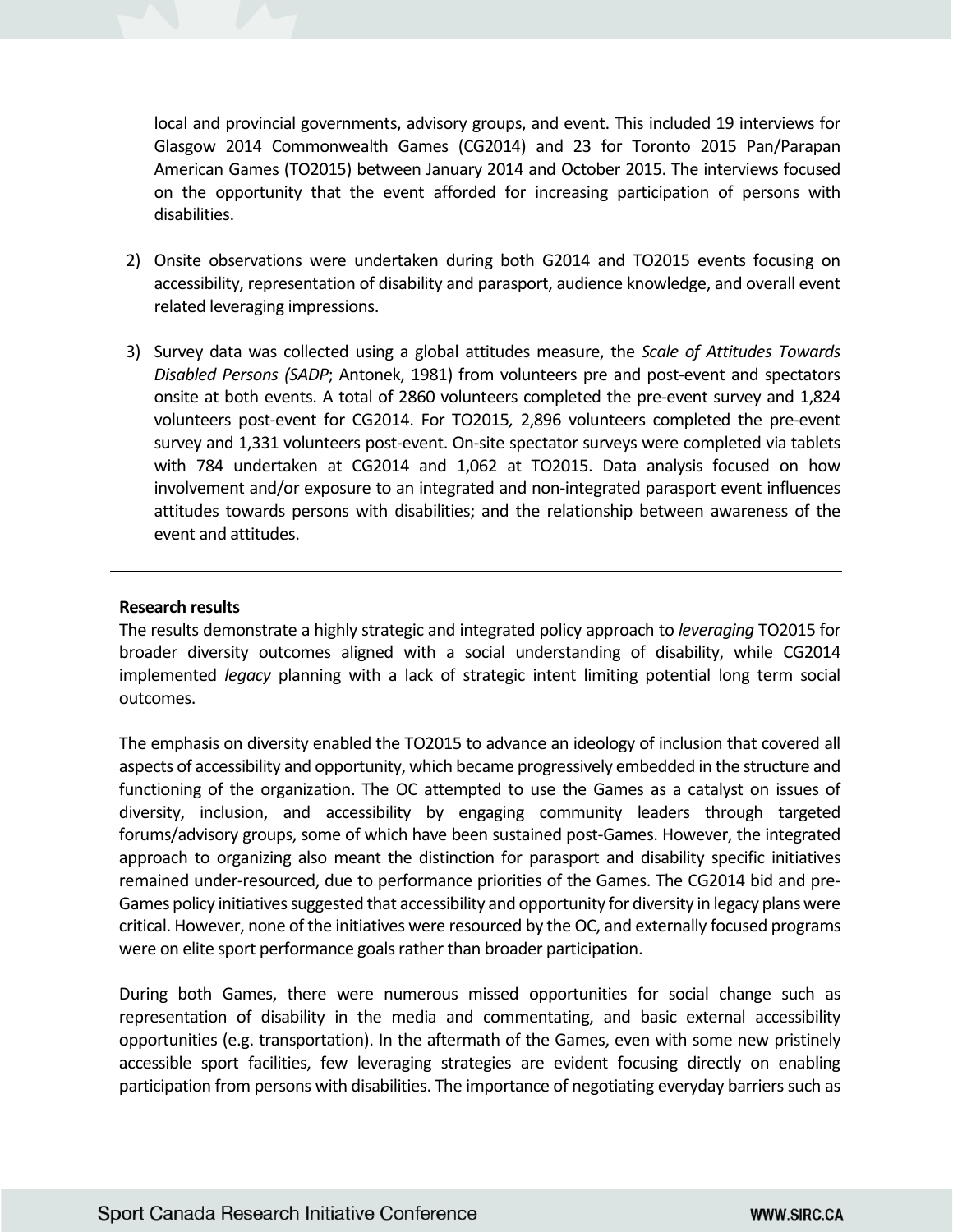accessible transportation, supportive services (e.g. coaches, staff), economic inequalities, and pathway development was lacking, demonstrating neglected potential of the event.

Spectator data showed a small shift in awareness of disability related issues as a result of the events, however volunteers who might have had direct contact with para-athletes had a more pronounced shift in understanding and awareness of disability. For each Games, volunteers' attitudes towards disability demonstrated a marginal increase pre- to post-Games (CG2014  $\sim$ 3%; TO2015  $\sim$ 1%). Similarly, 30% for G2014, and 55% for TO2015 of spectators indicated that they felt the Games did change their attitude towards persons with disabilities. However, the survey results show very favourable overall perceptions regarding disability issues, which likely represents a ceiling effect in the events' capacity to actually impact upon attitudes. The key question remains as to whether these apparently positive attitudes toward disability result in positive behaviours.

### **Policy implications**

Our study has demonstrated events are an opportunity to pursue interventions that might prioritize accessible outcomes to education, transport, facility provision and parasport development. However, it wasfound that exploitation of the sport event itself is often limited by the able-bodied operational imperatives of delivery, to the detriment of disability specific issues. If major sporting events are to be part of a social change agenda, then specific, realistic, leveraging strategies embedded in existing community infrastructures need to be crafted and resourced. Major sporting events that contain parasport components can both accelerate and accentuate beneficial outcomes for persons with disabilities if there is recognition that structural inequalities cannot be alleviated over the course of Games time. Event host cities need to be accountable for sustainable resourced outcomes that help ameliorate social inequalities. Thus, sport policy more broadly needs to emphasize inclusive and accessible participation, and be thoughtful not to mirror able-bodied sports trends that have focused first, or only, on investment on elite pathway development, neglecting the structural inequalities which prevent broad based community participation.

#### **Next steps**

Further research must examine how disability sport events impact sport and physical activity participation for persons with physical disabilities in the host city once the event is complete. Do the strategies and resources developed as part of the event process result in greater opportunities for persons with disabilities to become active, and to what end? Research should address knowledge gaps of whether events' process strategies address barriers to sport and physical activity participation by creating new pathways to participation and how this impacts the lived experiences of persons with disabilities. There is also a pressing need to address how disability is represented in the events process either to the detriment or the advantage of persons with disabilities.